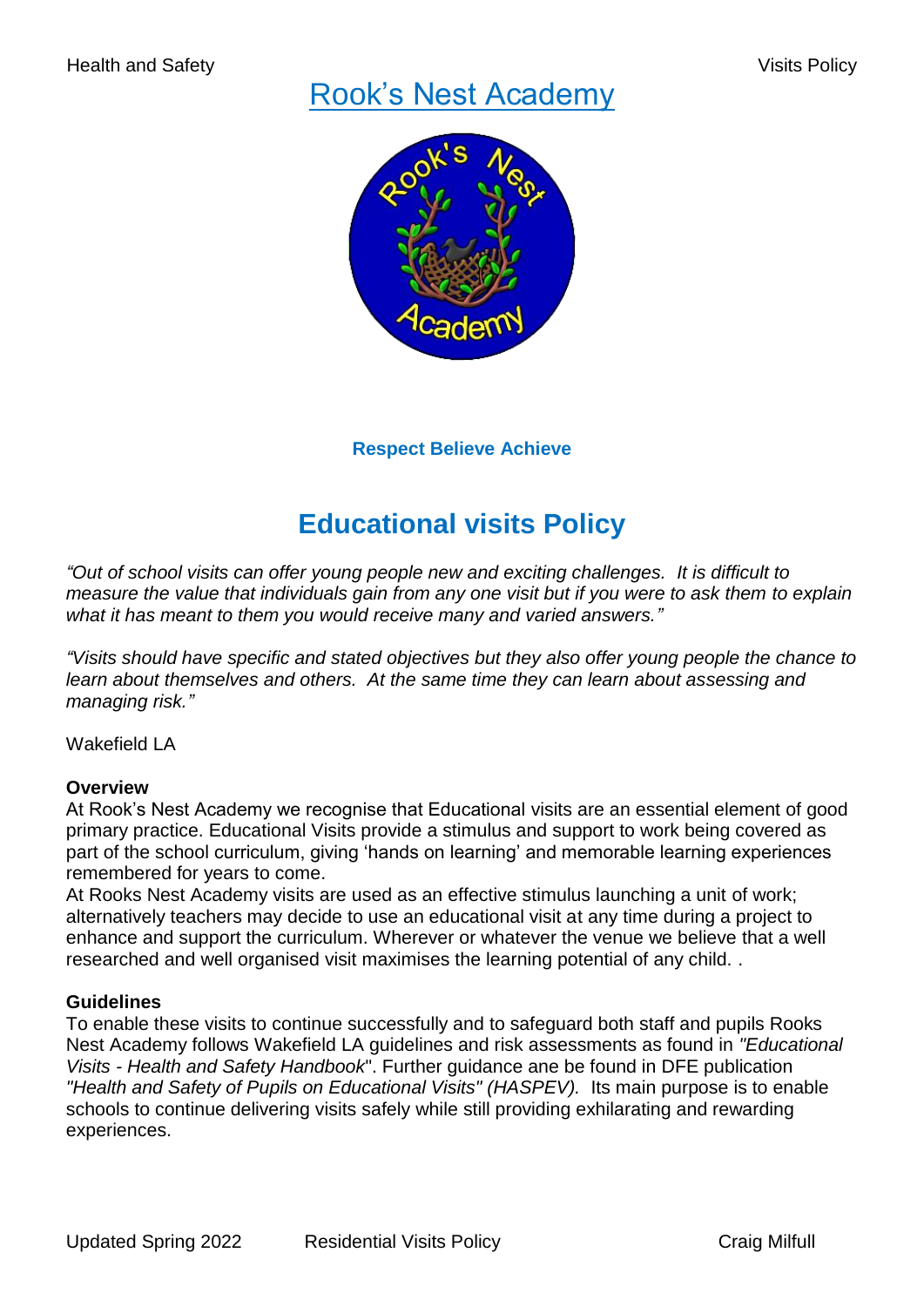## **Head Teacher**

The Head Teacher will endeavour to ensure that (this may be delegated to DHT):

- A suitable group leader is appointed.
- All necessary preliminary visits and preparations have been completed before the visit begins.
- The EVOLVE risk assessment data base is completed and that the visit has both Educational Visits Coordinator (Deputy Head) & Headteacher approval .
- The group leader has the appropriate experience in supervising the age groups involved in the visit.
- The group leader has relevant skills, experience and (when appropriate) qualifications.
- All staff / helpers on the visit have appropriate CRV clearance;
- LA Educational Visits Lead (Heather Chadwick) has approved the visit (in the case of all residential visits).
- All parents/ guardians have signed consent forms;
- Arrangements have been made for all the medical needs and special educational needs of all the children.
- Travel arrangements are complete;
- Travel times out and back are known:
- There is adequate and relevant insurance cover;
- Office Staff have the address and phone number of the visit's venue and contact names;

## **Group Leader**

One teacher, the group leader, is responsible overall for the supervision and conduct of the visit. The Group Leader should:

- Undertake and complete the planning and preparation through the EVOLVE system.
- Undertake and complete a comprehensive LA approved risk assessment;
- Have regard to the health and safety of all members of the group at all times;
- Ensure the activities of the visit are age and ability appropriate
- Ensure that pupils are well briefed and understand their responsibilities.
- Ensure all staff are briefed and understand their role.

# **Other teachers and adults involved in a visit**

Teachers and other adults on school-led visits act as employees of Rook's Nest Academy or of the Governing Body. They will therefore be acting in the course of their normal employment during their normal hours. They will be acting under an agreement with their Head Teacher and Governors in the case of residential visits and those of which the visit falls outside normal hours.

Teacher and other adults on the visit must:

- Ensure the health and safety of everyone in the group;
- Care for each individual pupil as any reasonable parent would;
- Follow the instructions of the leader and maintain control and discipline.
- Staff must use integrity and consider stopping the visit or the activity if they think the risk to the health or safety of the pupils in their charge is unacceptable.

# **Responsibilities of pupils**

All pupils will be well briefed and expected to maintain the high standard of behaviour Rook's Nest Academy expects at all times. (see behaviour and anti bullying policy) Pupils will:

- Follow the instructions of the leader and other adults;
- behave sensibly and responsibly;
- look out for anything that might hurt or threaten anyone in the group and tell the group leader about it;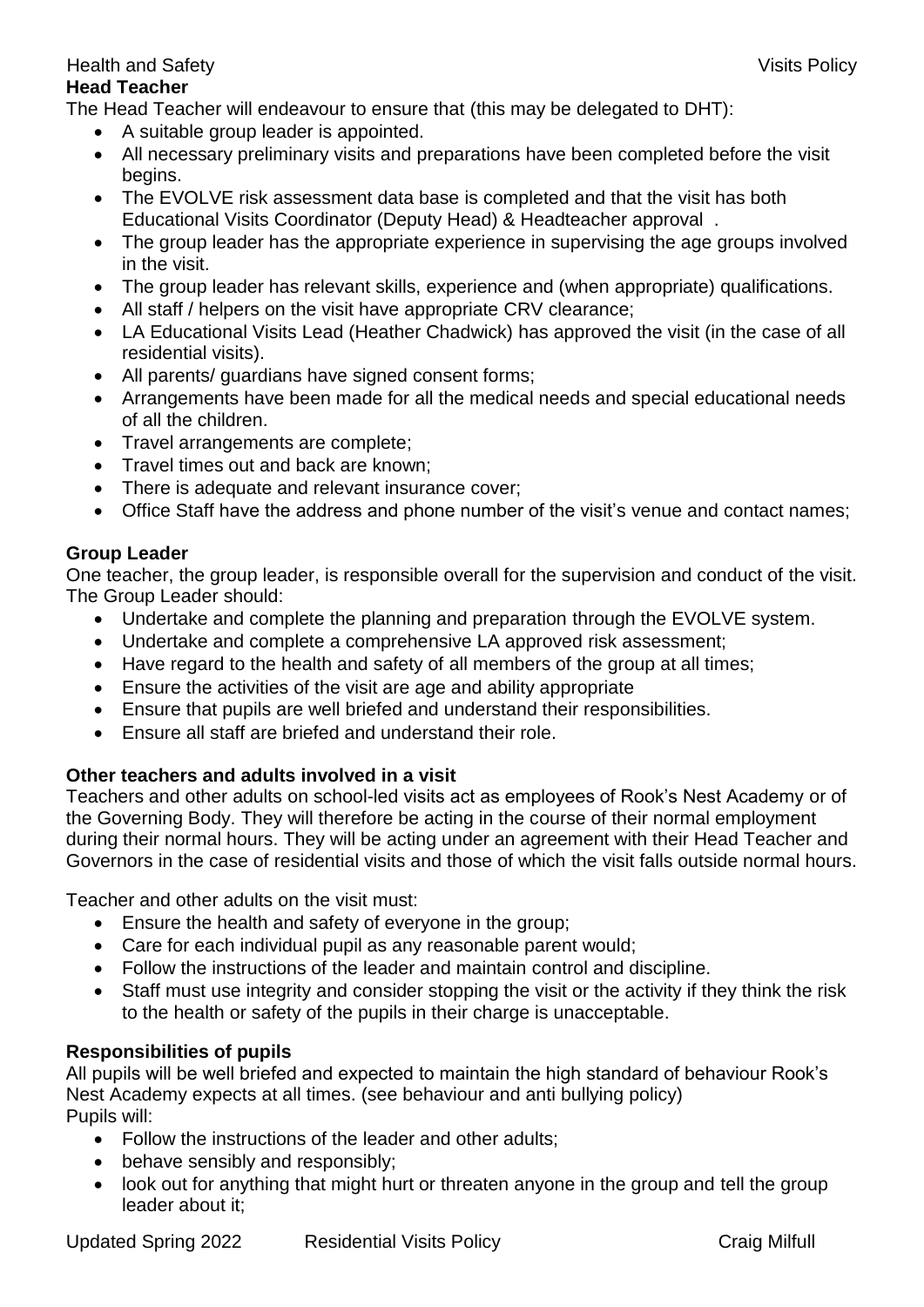- Pupils should not undertake any task that they fear or that they think will be dangerous. and not take unnecessary risks;
- Pupils will be courteous and polite to members of the public.

## **Rooks Nest Academy reserve the right to exclude any pupils from taking part in a school visit: whose behaviour has continually proved to be unreliable and is considered to be a danger to themselves or others in the group.**

## **Parents**

The lead teacher should ensure that parents are provided with information about the purpose and details of the visit. Parents will be invited to Parents Information meetings prior to residential visits.

- Permission slips with contact details must be filled in, signed and returned before taking any child off the school premises.
- Parents will be informed of kit and clothing required, as many trips will involve children to wear appropriate outdoor clothing.
- Packed lunches to be provided for full day trips (These can be ordered from the school kitchens in the case of FSM children and those wishing to purchase a school packed lunch).
- Parents must provide the lead Teacher with up-to-date information about their child's health, which could be relevant to the visit.

## **Risk Assessment**

A risk assessment must be completed and handed to the head teacher (in the case of residential visits, The Governing body will be informed) before embarking on any visit. Wakefield LA Risk assessment information and forms can be found through the EVOLVE website.

Guidance for completing a Risk assessment can be obtained from EVOLVE or from the Deputy Headteacher.

As a rule of thumb risk assessments generally contain the following…

- What are the risks?
- Who is affected by them?
- What safety measures need to be in place to reduce risks to an acceptable level?
- Can the group leader guarantee that these safety measures will be provided?
- What steps will be taken in an emergency?
- What is the acceptable ratio of adults to children for this visit?
- The group leader and other supervisors should continually reassess the risks throughout the visit and take appropriate action if pupils are in danger.
- The group leader should take the following factors into consideration when assessing the risks:
- The type of activity and the level at which it is being undertaken;
- The location:
- The competence, experience and qualifications of supervisory staff;
- The group members' age, competence, fitness and temperament;
- Pupils with special educational or medical needs;
- The quality and suitability of available equipment;
- Seasonal conditions, weather and timing.

### **Preliminary visit**

Wherever possible the group leader should undertake an exploratory visit to ensure that the venue is suitable to meet the aims and objectives of the school visit (In cases of a venue new to the school a preliminary visit is essential).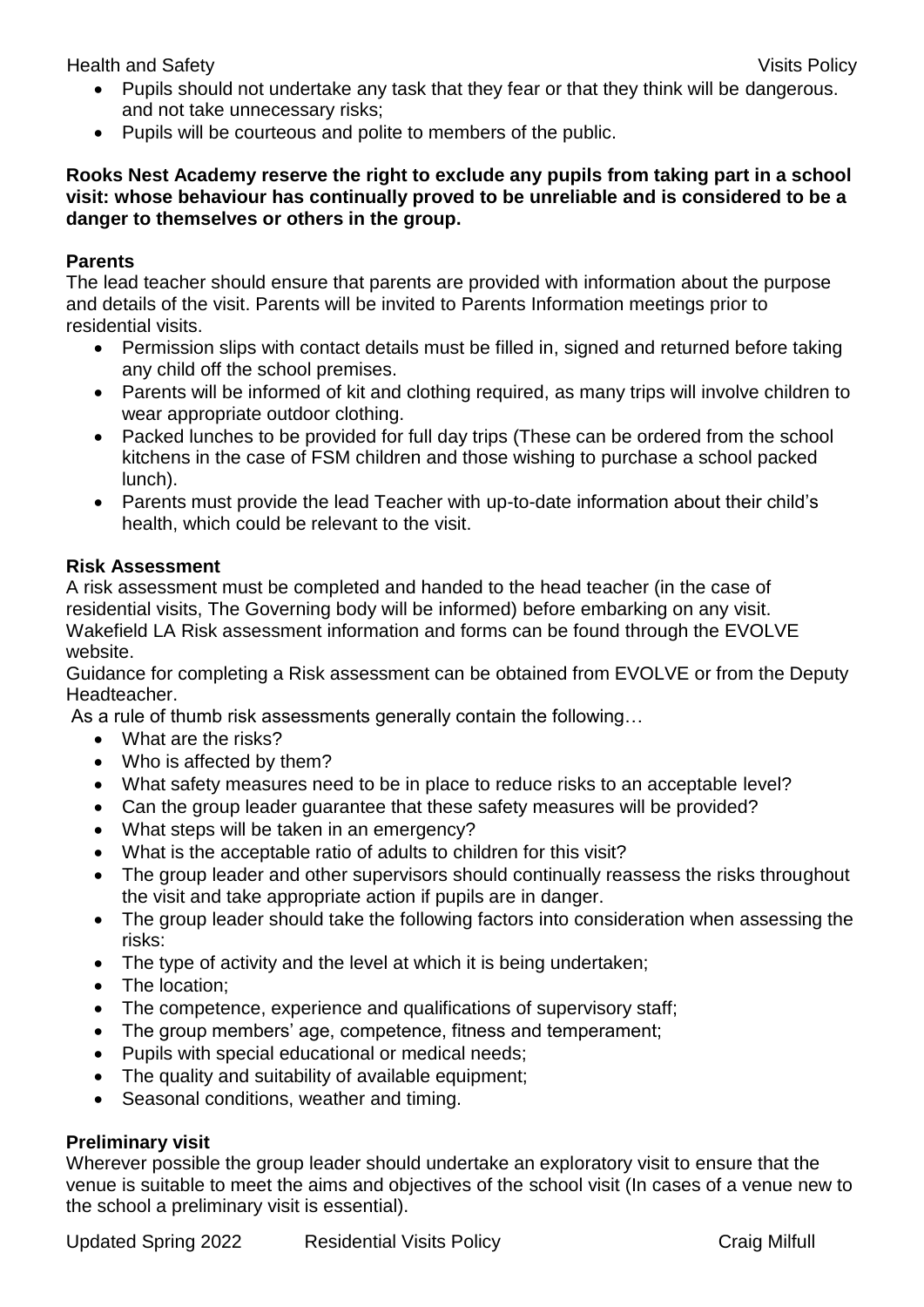Through this visit staff can: assess potential areas and levels of risk, ensure that the venue can cater for the needs of the staff and pupils (toilet stops, lunchtime arrangements, wet weather alternatives) & ensure that the group leader is familiar with the area before taking a party of young people.

## **First Aid**

First Aid provision should be considered when assessing the risks of the visit. There should be at least one member of staff trained in first aid per party. First aid equipment should be taken on each bus used and a smaller kit carried with First aid trained staff at all times. For adventurous activities, visits which involve overnight stay it is vital that the activity provider has the appropriate first aid credentials (eg Robinwood ).

The minimum first-aid provision is:

- a suitably stocked first-aid box;
- a person appointed to be in charge of first-aid arrangements.

First-aid should be available and accessible at all times. If a first-aider is attending to one member of the group, where possible there should be adequate first-aid cover for the other pupils. The Head Teacher should take this into account when assessing what level of first-aid facilities will be needed. The contents of a first-aid kit will depend on what activities are planned.

## **Supervision**

It is important to have a sufficient ratio of adult supervisors to pupils for any off-site visit. The factors to take into consideration include:

- sex, age and ability of group;
- special needs pupils;
- nature of activities:
- experience of adults in off site supervision;
- duration and nature of the journey;
- type of any accommodation;
- competence of staff, both general and on specific activities.

There should always be enough supervisors to cope effectively with an emergency. When visits are to remote areas or involved hazardous activities, the risks may be greater and supervision levels should be set accordingly.

As general guidelines, the following ratio of adults to children should be used: Lower Foundation, visits off-site may be as low as: 1:2 Upper Foundation, visits off site 1:4 Key Stage One, visits off-site: 1:8 Key Stage Two, visits off-site: 1:10 **Regardless of these suggested ratios, each visit will be assessed individually and ratio's may change**.

Where a high adult: pupil ratio is required, it is not always feasible to use school staff alone. Parents with appropriate clearance may be used to supplement the supervision ratio. They should be carefully selected and ideally they should be well known to the school and the pupil group (the school is working towards all volunteers in school to be DBS checked).

All adult supervisors, including school staff and parent helpers must understand their roles and responsibilities at all times. In particular, all supervisors should be aware of any pupils who may require closer supervision, such as those with special needs or those with behavioural difficulties. Teachers retain responsibility for the group at all times. For the protection of both adults and pupils, all adult supervisors should ensure that they are not alone in a one to one situation with a pupil.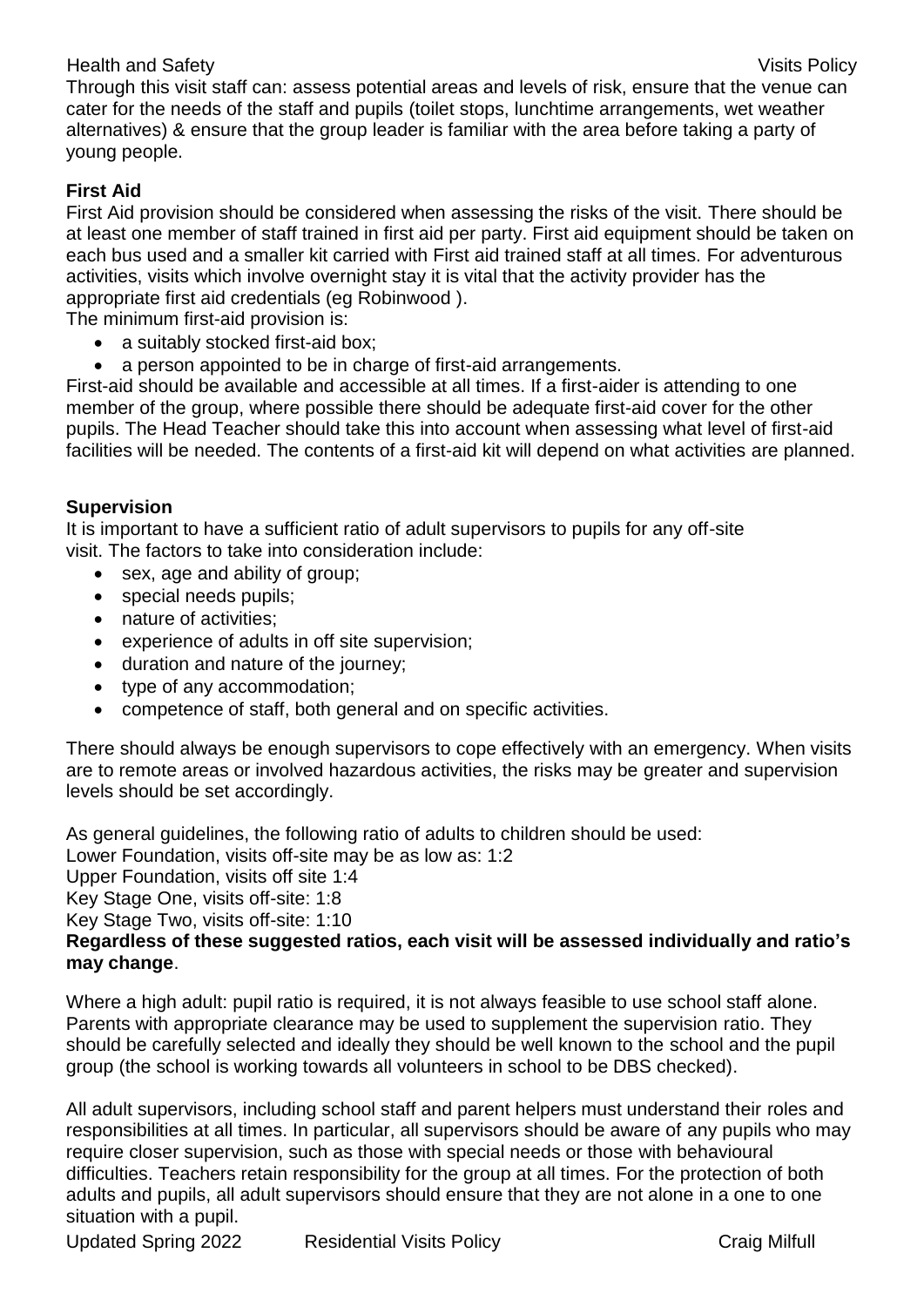If the school is taking part in an adventurous activies such as the visit to Robinwood all activities must be lead by a suitably qualified practitioner and not a staff member – staff are there as an extra adult and should at no point lead any adventurous activity such as canoeing. All activities must be authorised by the Governing Body well in advance of visit. Qualifications can be checked with the National Governing Body.

## **Pupil Expectations**

Providing information and guidance to pupils is an important part of preparing for a school visit. Pupils should have a clear understanding about what is expected of them and what the visit will entail. Pupils must understand what standard of behaviour is expected of them and why rules must be followed. The lack of control and discipline can be a major contributory factor when accidents occur. Pupils should also be told about any potential dangers and how they should act to ensure their own and other's safety. **If the Head Teacher believes that the behaviour of an individual child could compromise the safety of themselves or others or damage the reputation of the school they will be excluded from the visit.** 

At Rook's Nest Pupils academy we strongly believe in involving pupils in planning, implementing and evaluating their own learning. This could range from discussing what children want to learn from their visit to considering any health and safety issues.

### **Participation**

All activities are thoroughly researched are age appropriate and are within the capabilities of the relevant age groups. Although all pupils are encouraged to take part in all activities they will not be coerced into activities they fear.

Pupils whose behaviour is such that the group leader is concerned for their, or others' safety, will be withdrawn from the activity. On residential visits the group leader will consider whether the pupils return home early.

## **Information to pupils**

It is for the group leader to decide how to provide information, but they should be satisfied that the pupils understand key safety information. Pupils should understand:

- The aims and objectives of the visit / activity:
- Background information about the place to be visited;
- How to avoid specific dangers and why they should follow rules;
- Why safety precautions are in place;
- Why special safety precautions are in place for anyone with disabilities;
- The standard of behaviour expected from pupils;
- Who is the group leader:
- What to do if approached by a stranger;
- What to do if separated from the group
- Emergency procedures
- Rendezvous procedures.

## **Transport and pupils**

Rook's Nest Academy use only reputable Coach companies (These companies must provide a WMDC Risk assessment VN form each year) which have been used by the school over a number of years – All coaches have individual seatbelts. As an extra safety point, whenever possible the seats to the front of the coach and those opposite the stairwell in rear entry coaches will be reserved for staff.

Pupils will be expected to follow normal class behaviour rules while on the coach with the addition of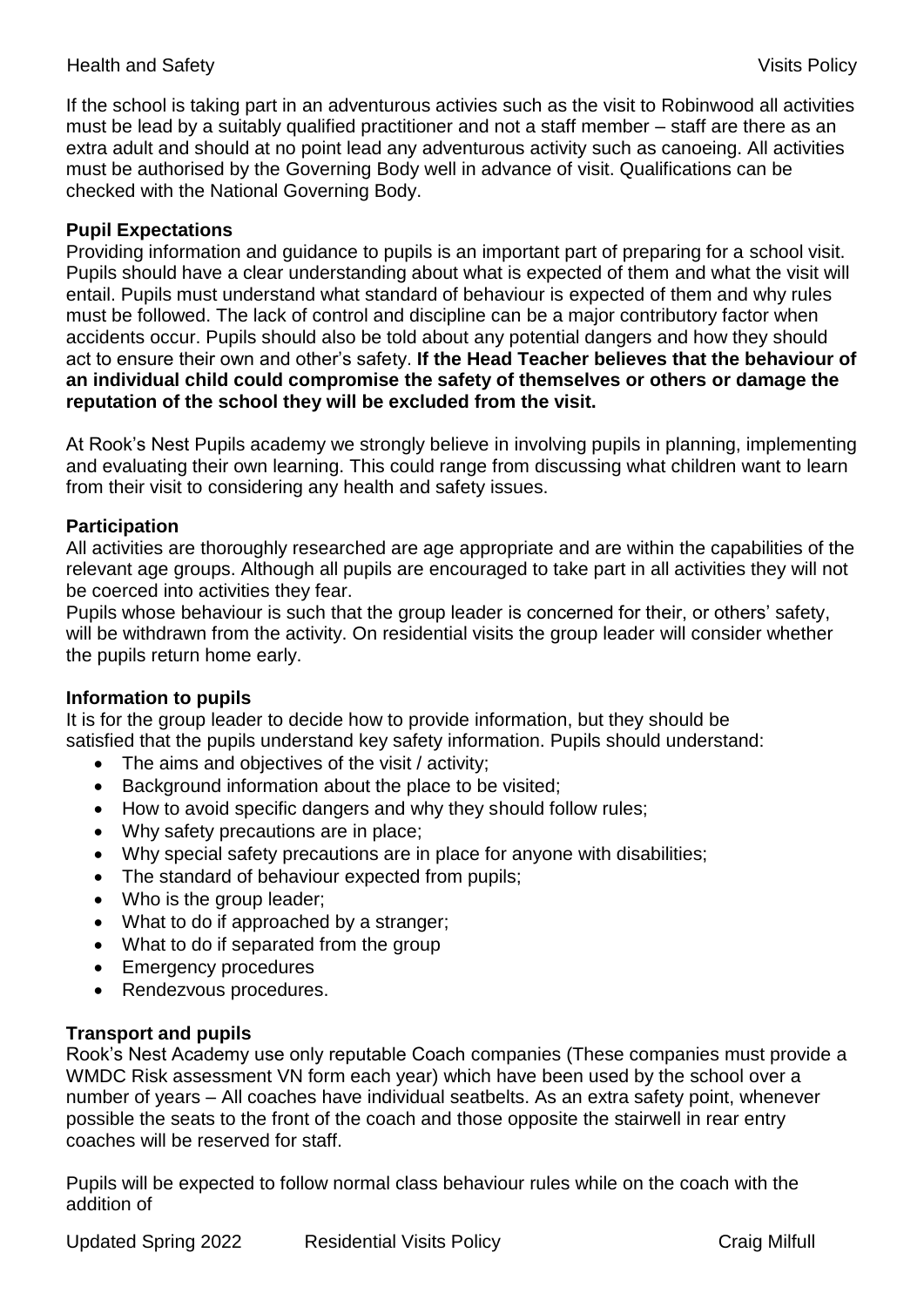- Only one child per seat.
- Seatbelts to remain on until staff instruction to be removed.
- Children will remain in their seats until instructed.
- Children will not eat or drink on the coach.
- Children who feel ill will raise their hand to be attended to by staff members.

## **Pupils with special educational and medical needs**

Every reasonable effort should be made to accommodate children with special educational and medical needs whilst maintaining the safety of everyone on the visit. Special attention should be given to appropriate supervision ratios and additional safety measures may need to be addressed during the planning stage.

(See Disability Equality Scheme)

## **Communicating with Parents / Guardians**

Parents need to be aware that the teachers on the visit will be acting in their place – 'in loco parentis' – and will be exercising the same care that a prudent parent would. The following information on matters that might affect pupils health and safety is useful to parents, and will be in included in letters or meetings involving parents / guardians prior to a visit: dates of the visit;

- Times of departure and return:
- Details of accommodation with security and supervisory arrangements on site;
- names of leader, or other staff and of other accompanying adults;
- Objectives of visit.
- Details of the activities planned.
- Clothing lists and equipment to be taken;
- money to be taken;
- the information to be given by parents ( such as medical forms) and what they will be asked to consent to.

*Parents may see Risk Assessments and details of qualifications and insurances if requested.* 

### **Parental consent**

Parental consent is required for all visits this will take the form of a consent slip with details of contact numbers – consent must be written, **consent given over the phone will not be accepted.** Staff will do their upmost to make sure consent slips are returned. However, If parents withhold consent the pupil will not be taken on the visit.

### **Residential visits**

Rook's Nest currently run two residential visits. Year 4 spend two nights and three days at Boggle Hole in Robin Hood's Bay . Year 6 spent two nights and three days at Robinwood Outdoor Adventure Centre Dobroyd Castle Todmorden. Both locations are well known to Rook's Nest and used by other schools in Wakefield LA.

### Hostels and Hotels

The school will bear in mind the following:

- we will endeavour to obtain a floor plan of the rooms reserved for the group's use in advance;
- the sleeping accommodation area should be exclusively for the use of the group;
- access by staff to student rooms must be available at all times:
- separate male and female sleeping areas for pupils and adults;
- the whole party are aware of the lay-out of the accommodation, its fire precautions / exits, its regulations and routing, and that everyone can identify key personnel;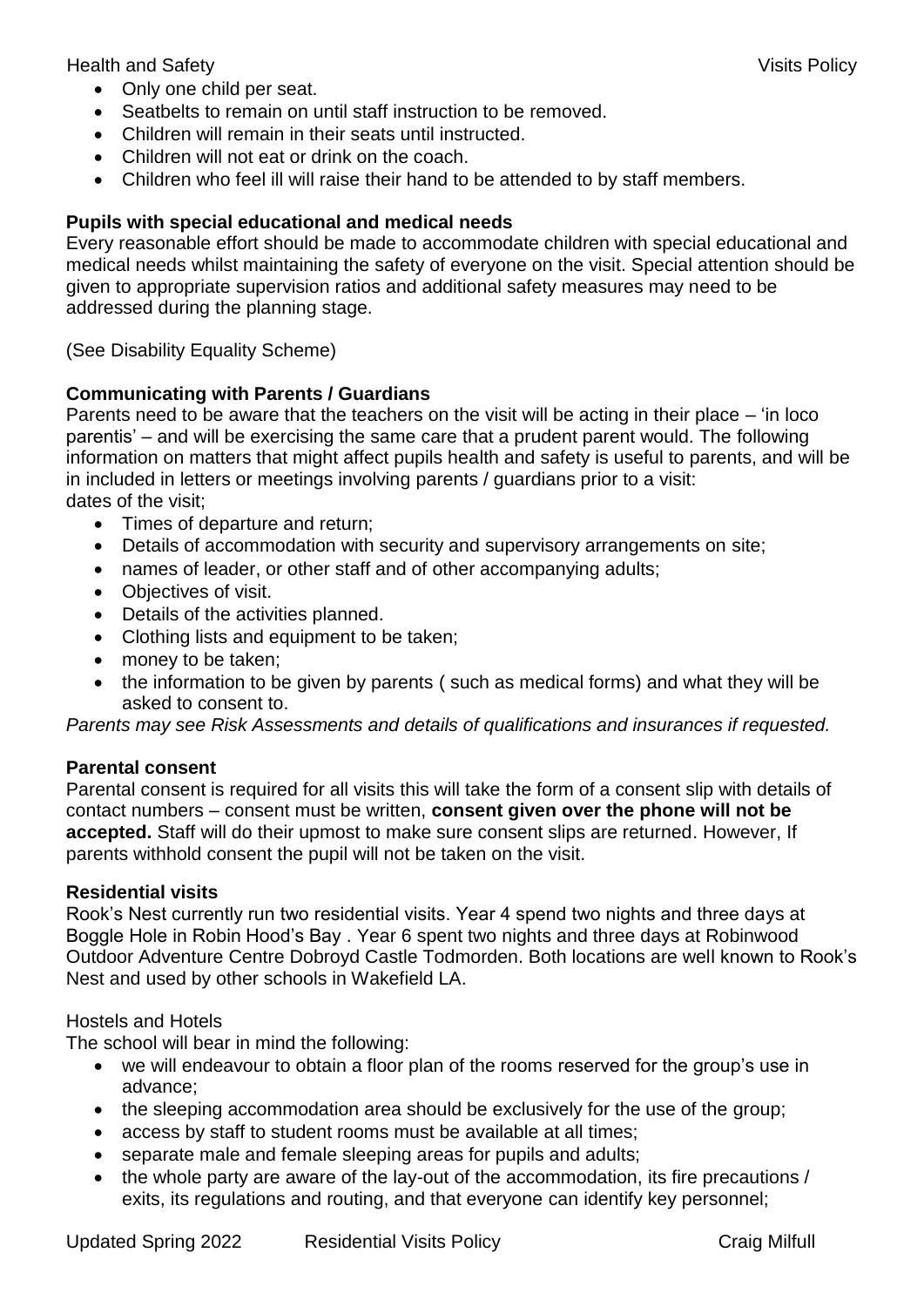- security arrangements where the reception is not staffed 24 hours a day,
- security arrangements should be in force to stop unauthorised visitors;
- storage of clothes, luggage, equipment etc., particularly safekeeping of valuables;
- provision for sick, disabled pupils or those with special needs;
- safety in rooms (electrical connections, secure balconies);
- recreational accommodation / facilities for the group.

## **It must be noted that all staff who take part in residential visits offer their own time in a purely voluntary basis.**

### **Coastal visits**

(See Wakefield EVOLVE risk assessment guidance)

Group leaders and other teachers should be aware that many of the incidents affecting school children have occurred by or in the sea. There are dangers on the coast quite apart from those incurred in swimming. Staff leading the visit should bear the following points in mind in the risk assessment of a coastal activity:

- Check tide times and reassess if weather conditions deteriorate.
- ensure group members are aware of warning signs and flags;
- Provide children with boundaries and a named member of staff.
- Look out for hazards such as glass, barbed wire and sewage outflows etc:
- Cliff tops can be highly dangerous for school groups even during daylight .The group should keep to the path at all times. Continually assess weather conditions.

### **Swimming**

Swimming and paddling in the sea or other natural waters are potentially dangerous activities for a school group.

Swimming in the sea on a coastal visit, will **not** be allowed for children. Paddling will only be allowed as part of a supervised activity, preferably in recognised bathing areas which have official surveillance. Pupils should always be in sight of their teachers. One teacher should always stay out of the water for better surveillance.

### **Farm visits**

(See Wakefield EVOLVE Farm risk assessment)

Although visiting a farm is a valuable educational experience for all children. Taking children to a farm will be very carefully planned, and the risks to be assessed and should include those arising from the misuse of farm machinery and the hazards associated with E coli 0157 food, poisoning and other infections.

The proposed farm will be checked to ensure that it is well managed; that it has a good reputation for safety standards and animal welfare; and that it maintains good washing facilities and clean grounds and public areas. An exploratory visit should be carried out. Pupils must not

- place their faces against the animals or their hands in their mouths after feeding them;
- eat until they have washed their hands;
- sample any animal foodstuffs;
- drink from farm taps (other than in designated public facilities);
- ride on tractors or other machines:
- play in the farm area.